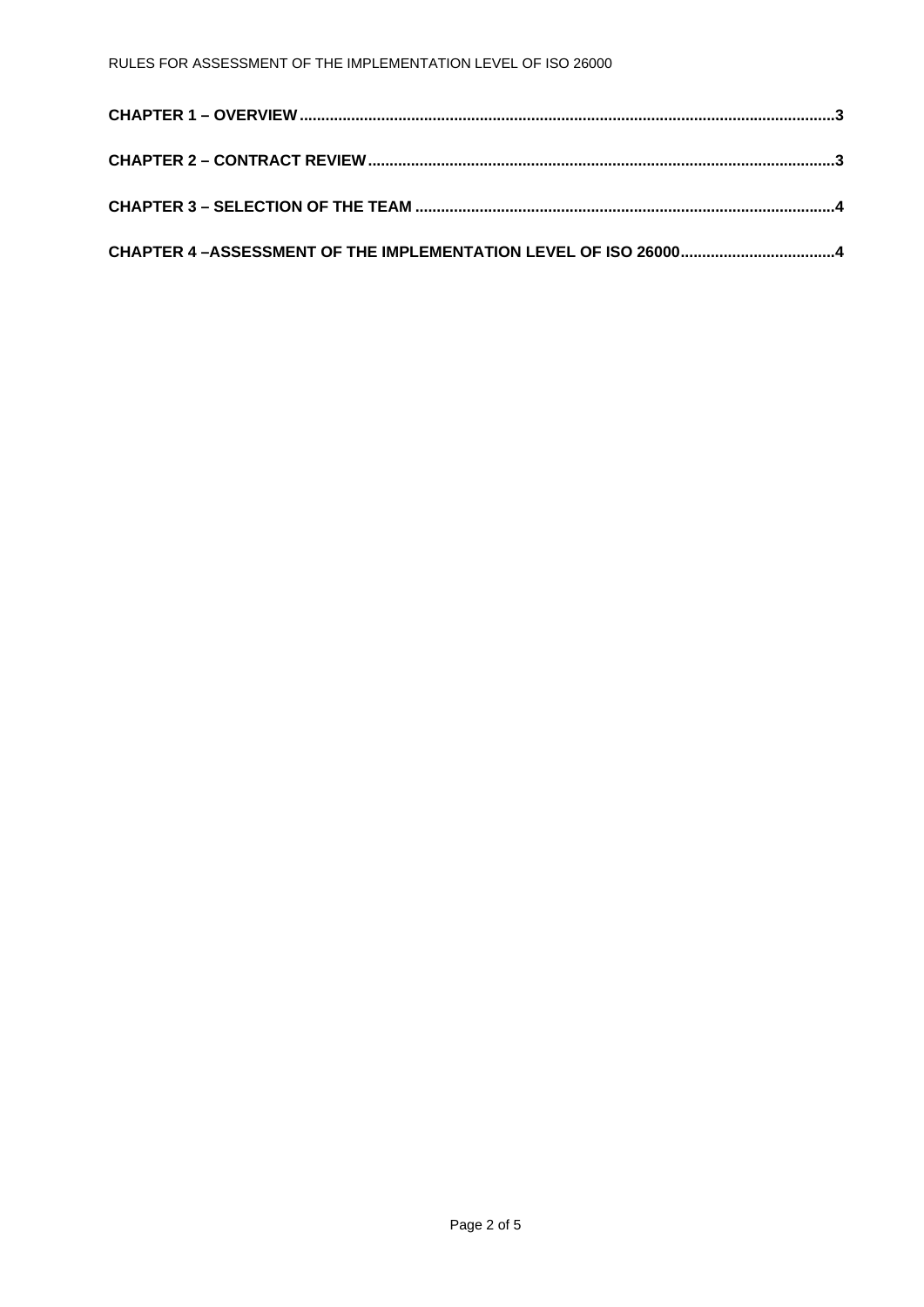# **CHAPTER 1 – OVERVIEW**

# **1.1 Scope**

These Rules define the procedures applied by RINA to verify the level of implementation of the International Standard ISO 26000:2010 "Guidance on social responsibility".

The above-mentioned international standard contains:

- the principles of social responsibility: accountability, transparency, ethical behaviour, respect for stakeholder interests, respect for the rule of law, respect for international norms of behaviour, respect for human rights;
- the social responsibility core subjects: organizational governance, human rights, labour practices, the environment, fair operational practices, consumer issues, community involvement and development;
- guidance on integrating social responsibility throughout an organization.

The level of implementation of social responsibility is evaluated by using an independent and documented rating system which does not provide assurance on compliance of the system applied by an organization, but on the use of ISO 26000:2010 Guidance as a reference document to integrate social responsibility throughout its activities, policies, strategies, procedures and objectives.

RINA can publish specific rules/guidelines integrating the requirements of these Rules.

RINA applies its current fees and guarantees fairness and uniformity of application.

RINA may legitimately refuse verification requests related to organizations and/or their products/activities that are subject to restriction, suspension or proscription by a public authority.

# **1.2 Terminology**

The terminology used in these Rules is the same as that used in the International Standard ISO 26000:2010 "Guidance on social responsibility".

# **1.3 Principles for verification**

RINA recognises key guiding principles of the verification process and will conduct all the activities to ensure accuracy, conservatism, relevance, credibility, reliability, completeness,

consistency, transparency, impartiality, independence, safeguarding against conflicts of interest and confidentiality.

# **CHAPTER 2 – CONTRACT REVIEW**

# **2.1 Request**

Organizations wishing to obtain a declaration on their integration/application of ISO 26000 must provide RINA with a basic set of data by filling in a specific questionnaire.

These data will be used by RINA to make its offer.

RINA can proceed to draw up the offer if at least the following data/documents are available:

- name and address of the organization;
- location and characteristics of all sites involved in the verification process;
- a list of the main interested parties for each site;
- further information required in the informative questionnaire.

#### **2.2 Contract**

Organizations must formalise their order by sending RINA the request form or a contract duly signed by the Chief Executive Officer or authorised representative, by way of a power of attorney.

On receipt of the request form or the signed contract and the related documentation/annexes, and after a preliminary review to check their completeness, RINA will inform the organization of its acceptance of the order.

Only after RINA notifies acceptance of the order to the organization, is the contract between RINA and the organization considered stipulated.

The contract stipulated between RINA and the organization covers:

- documental review;
- follow-up actions (telephone or e-mail interviews);
- on-site visit/evaluation;
- issue of a verification report and declaration, both consigned to the organization;
- any additional services stated in the offer.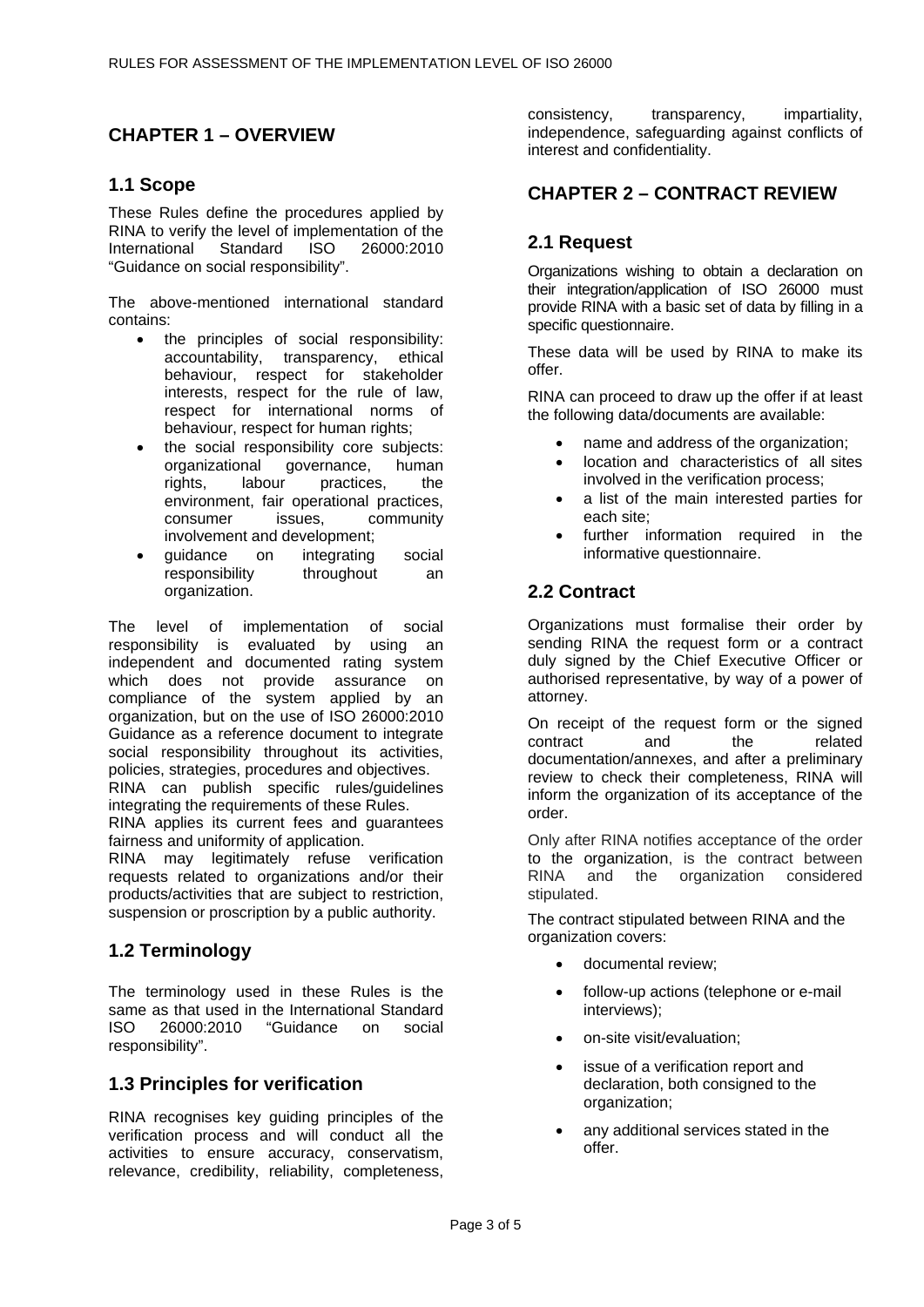# **CHAPTER 3 – SELECTION OF THE TEAM**

# **3.1 Team assignment**

RINA selects the team who will perform the activity and the personnel who will perform the independent technical review on the basis of the knowledge, skills and competency required.

# **3.2 Team communication**

In advance of the verification, RINA will notify the organization in writing of the names of the team members; the organization may object to these appointments, within 5 working days of the notification, giving their reasons.

RINA will reconstitute the team in response to any valid objection.

# **CHAPTER 4 – ASSESSMENT OF THE IMPLEMENTATION LEVEL OF ISO 26000**

## **4.1 Overview**

RINA will evaluate implementation of the International Standard ISO 26000:2010 by comparing the organization's performance with a series of criteria, which include the following:

- objectives and purpose of the verification;
- implementation of the International Standard ISO 26000:2010 in relation to the core subjects and issue of social responsibility;
- evidence provided by complete, coherent, accurate information collected during the on-site visit/evaluation.

The final result of this process will be:

- a report describing the verification process;
- a declaration on the use of ISO 26000:2010 Guidance as a reference document to integrate social responsibility throughout its activities, policies, strategies, procedures and objectives..

#### **4.2 Documental review**

The organization is to make available to RINA the documents related to the integration/application of social responsibility throughout its structure.

The document that the organisation shall be required to provide RINA is a correlation table between paragraphs of Chapter 7 of the ISO 26000 and the documents of the organization, for all themes and issues of social responsibility.

RINA may, at its discretion, request also other documents for review, considered important for the purpose of verification.

If requested by the organization, RINA will make the documentation related to the integration/application of the ISO 26000 standard publicly available on the web.

The team will review the documents to verify the level of documental application to guidance on social responsibility ISO 26000.

# **4.3 Follow-up actions**

Following the document review, the team will identify additional questions and issues that need to be addressed with the organization.

## **4.4 On-site visit/evaluation**

The process also demands an on-site visit, to interview the representatives of the organization and main interested parties, and to collect evidence of implementation of the documental system.

The date of the on-site visit will be agreed with the organization sufficiently in advance and officially confirmed at least one week before.

The process can also concern interested local or international key figures who may make important observations.

# **4.5 Draft verification report**

After the follow-up actions, the team will provide a draft verification report to the organization that summarises the results of the verification and may contain clarification requests of aspects that need to be further elaborated, addressed or integrated by the organization.

The organization can provide additional information to improve the outcome of the verification.

Depending on the nature of the improvements/corrections and/or the provided documentation, an additional on-site visit could be needed.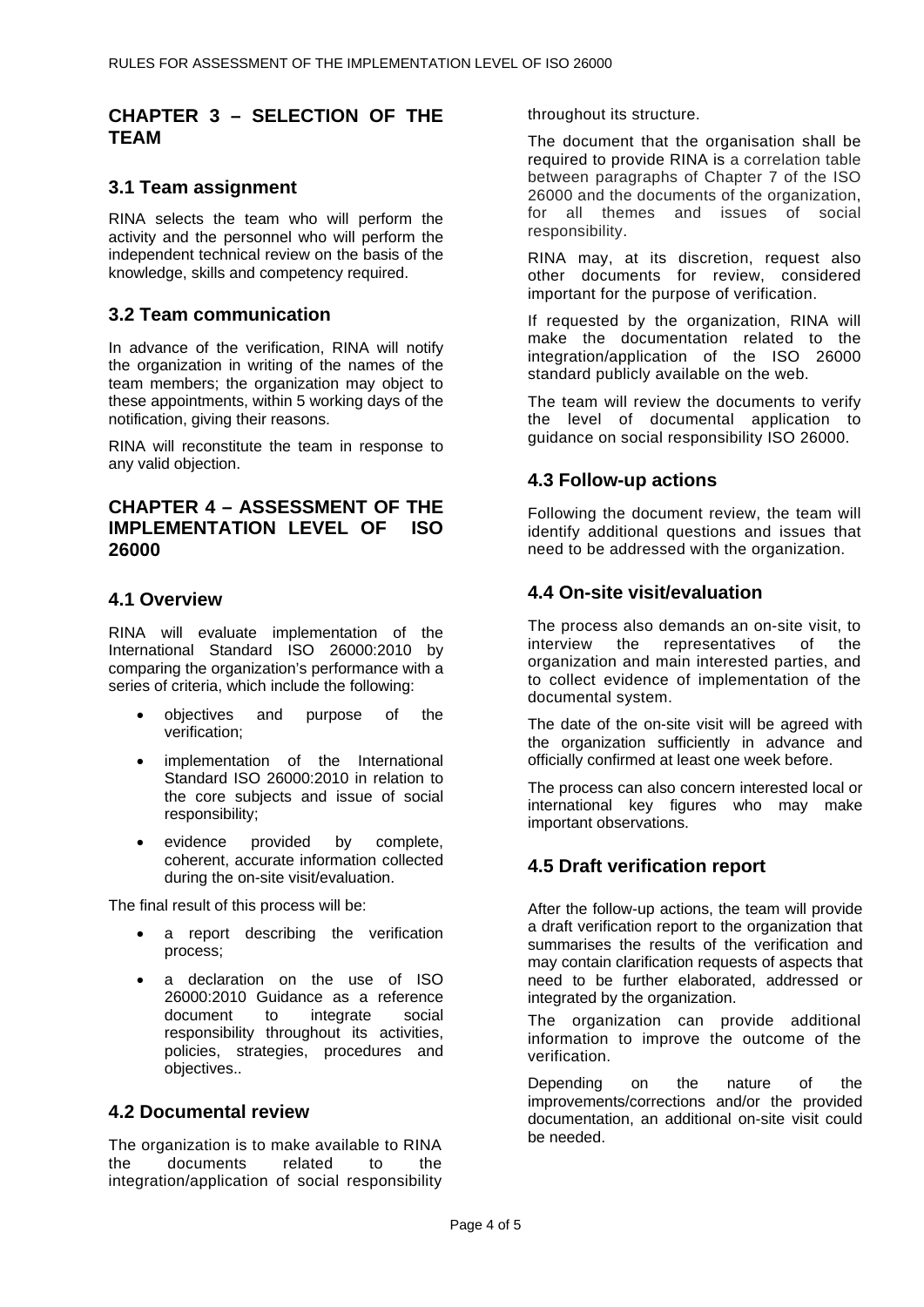# **4.6 Final report**

Once the draft verification report has been confirmed by the organization (with or without integrations), the verification team will draw up the final verification report, highlighting the strengths, weaknesses and potential improvement areas of the organization's current management.

#### **4.7 Independent technical review**

The final verification report prepared by the team will be subjected to an independent technical review to ensure that it meets all the RINA requirements.

## **4.8 Dispatch of the report and final declaration**

Once the verification process has been completed, the organization will receive the final verification report and a declaration containing the following information:

- name, address and other relevant information related to the organization;
- the written declaration that the organization uses the guidance provided by the ISO 26000:2010 standard as reference document to integrate social responsibility in its activities, policies, strategies, procedures and objectives;
- a note that the declaration of assessment is neither intended nor appropriate for certification purposes;
- the date of approval;
- any reservations or limitations;
- an authorised signature.